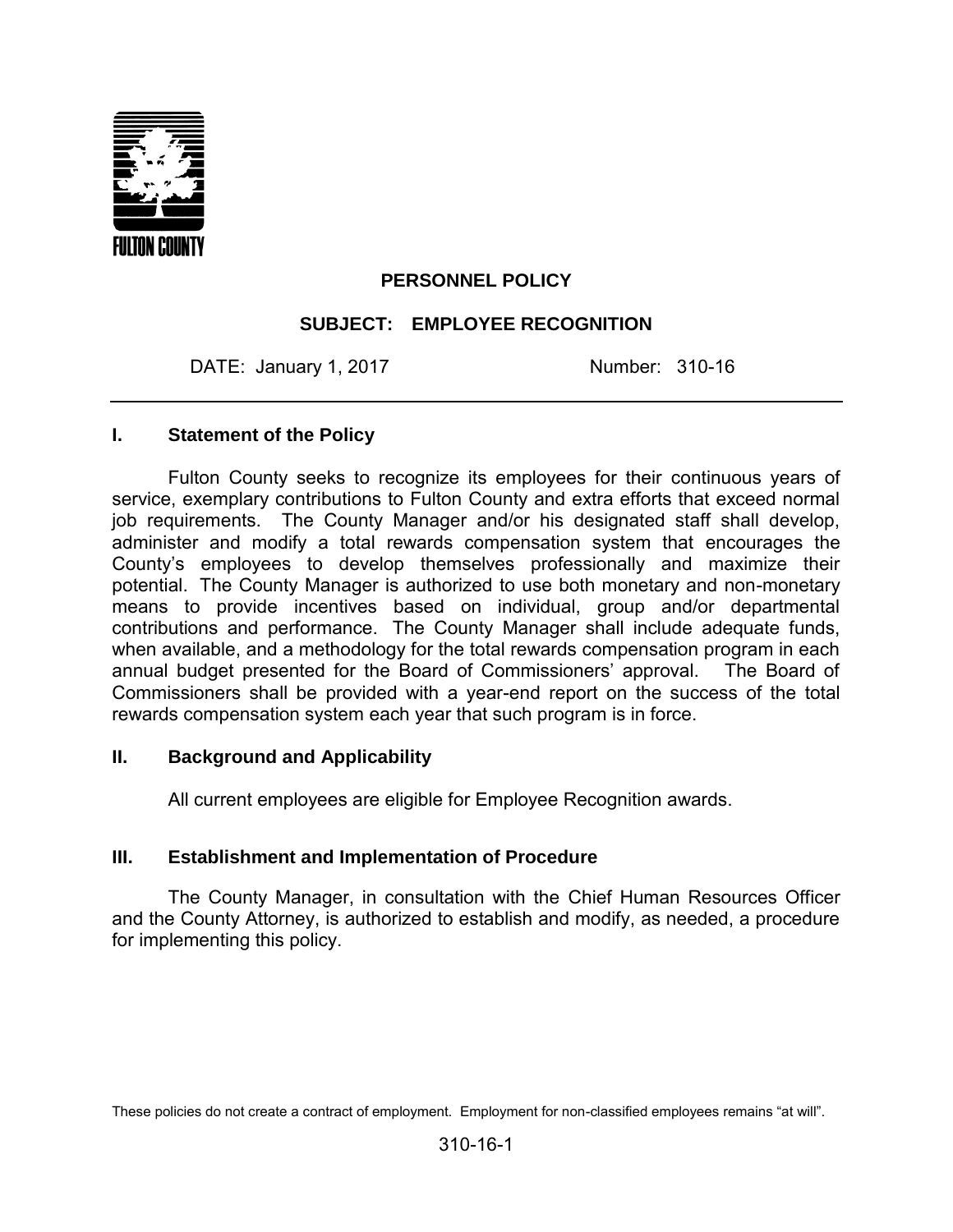

# **PERSONNEL PROCEDURE**

## **SUBJECT: EMPLOYEE RECOGNITION**

DATE: December 1, 2020 Number: 310-16

#### **I. Monetary and Non-Monetary Awards**

Awards may be granted to recognize employees for continuous years of service, exemplary contributions to Fulton County and extra efforts that exceed normal job requirements. Non-monetary awards may be awarded by supervisors, Appointing Authorities or the County Manager.

The County Manager, at his discretion, may award an employee who is assigned to a position in a professional, technical or scientific class a monetary award in the form of a one-time bonus or an increase in the employee's base salary up to twenty percent (20%). A memorandum documenting the employee's exemplary contributions and/or extra efforts that exceed normal job requirements shall be maintained in the employee's personnel file.

Individual and group contributions may be recognized.

## **II. Wages and Other Recognition**

Any award to an employee will not be used in place of paying wages due to an employee, such as overtime or compensatory time, and is not meant to replace other traditional methods of recognition, but rather to increase options in rewarding and reinforcing employee excellence.

## **III. Length of Service Awards**

In accordance with the Time Away from Work Policy and Procedure (337-16), employees will be awarded administrative leave in recognition of their length of service to Fulton County upon achieving the following service milestones:

These policies do not create a contract of employment. Employment for non-classified employees remains "at will".